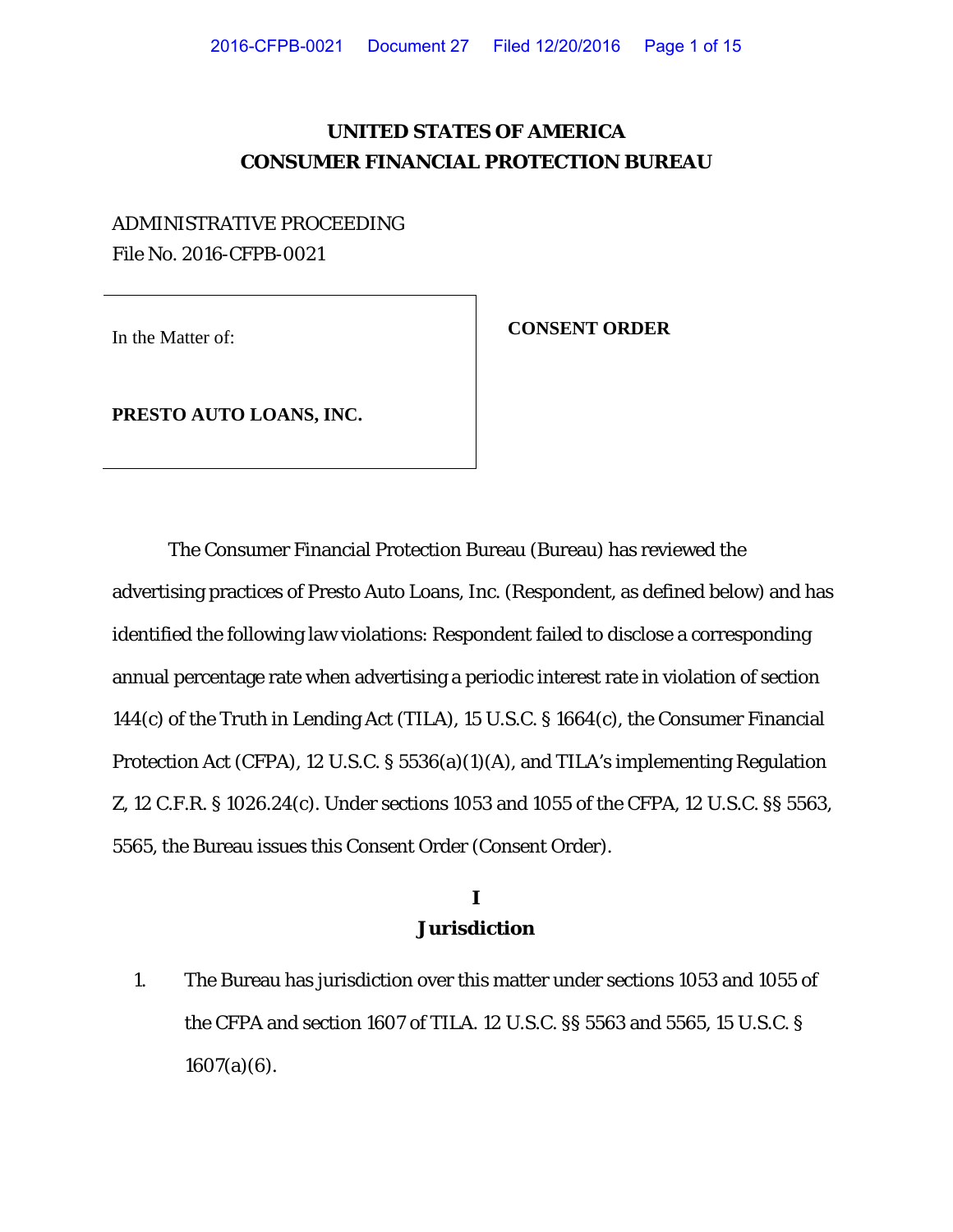# **II Stipulation**

2. Respondent has executed a "Stipulation and Consent to the Issuance of a Consent Order," dated December 14, 2016 (Stipulation), which is incorporated by reference and is accepted by the Bureau. By this Stipulation, Respondent has consented to the issuance of this Consent Order by the Bureau under sections 1053 and 1055 of the CFPA, 12 U.S.C. §§ 5563 and 5565, without admitting or denying any of the findings of fact or conclusions of law, except that Respondent admits the facts necessary to establish the Bureau's jurisdiction over Respondent and the subject matter of this action.

### **III Definitions**

- 3. The following definitions apply to this Consent Order:
	- a. "Advertisement" means "a commercial message in any medium that promotes, directly or indirectly, a credit transaction." 12 C.F.R. §  $1026.2(a)(2)$ .
	- b. "Clearly and prominently" means:
		- i. In textual communications (e.g., printed publications or words displayed on the screen of an electronic device), the disclosure must be of a type size and location sufficiently noticeable for an ordinary consumer to read and comprehend it, in print that contrasts with the background on which it appears;
		- ii. In communications disseminated orally or through audible means (e.g., radio or streaming audio), the disclosure must be delivered in a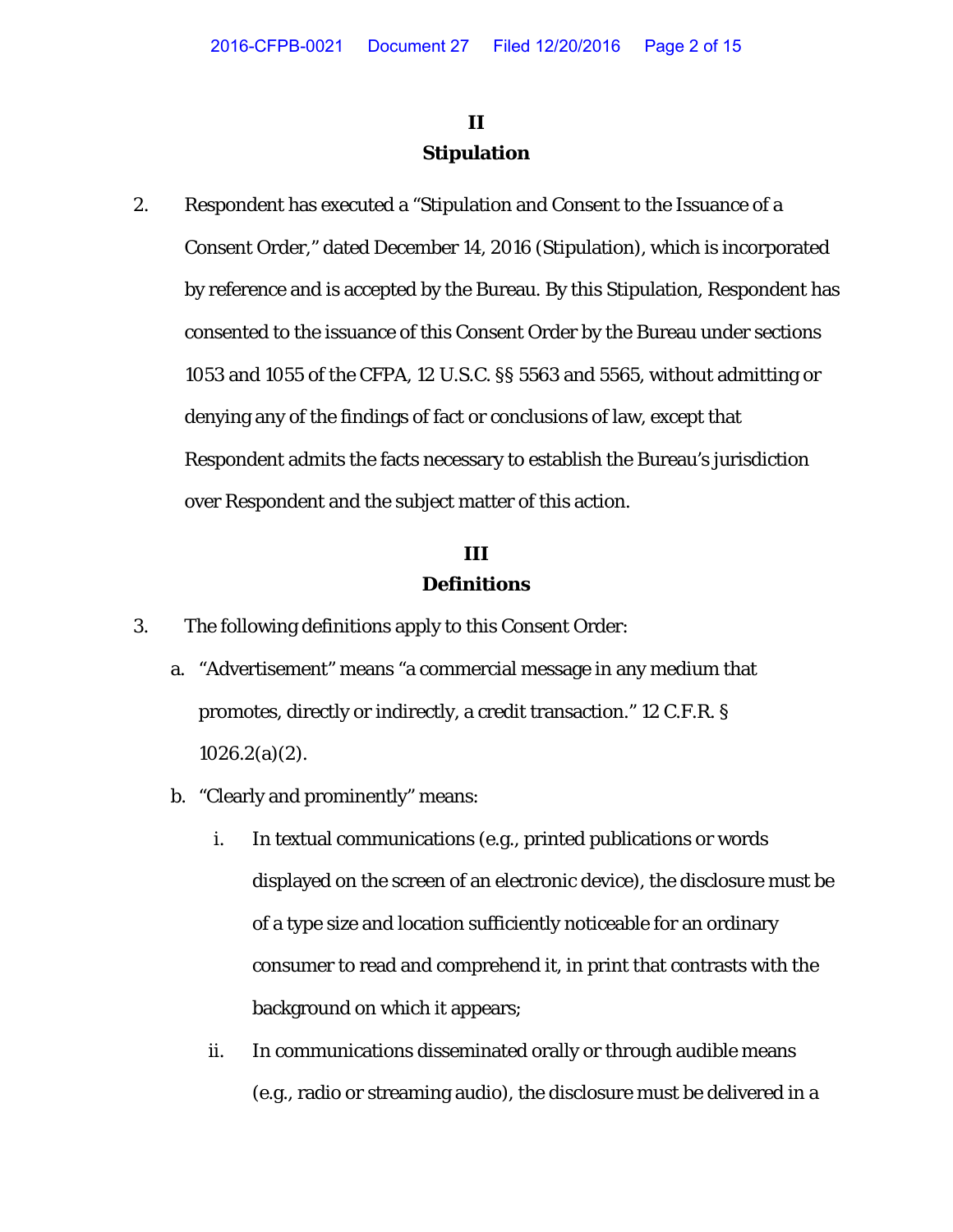volume and cadence sufficient for an ordinary consumer to hear and comprehend it;

- iii. In communications disseminated through video means (e.g., television or streaming video), the disclosure must be in writing in a form consistent with subsection (i), and must appear on the screen for a duration sufficient for an ordinary consumer to read and comprehend it;
- iv. In communications made through interactive media such as the internet, online services, and software, the disclosure must be unavoidable and presented in a form consistent with subsection (i);
- v. In communications that contain both audio and visual portions, the disclosure must be presented simultaneously in both the audio and visual portions of the communication; and
- vi. In all instances, the disclosure must be presented before the consumer incurs any financial obligation, in an understandable language and syntax, and with nothing contrary to, inconsistent with, or in mitigation of the disclosures used in any communication with the consumer.
- c. "Effective Date" means the date on which the Consent Order is issued.
- d. "Enforcement Director" means the Assistant Director of the Office of Enforcement for the Consumer Financial Protection Bureau, or his/her delegate.
- e. "Finance Charge" means "the cost of consumer credit as a dollar amount" and "includes any charge payable directly or indirectly by the consumer and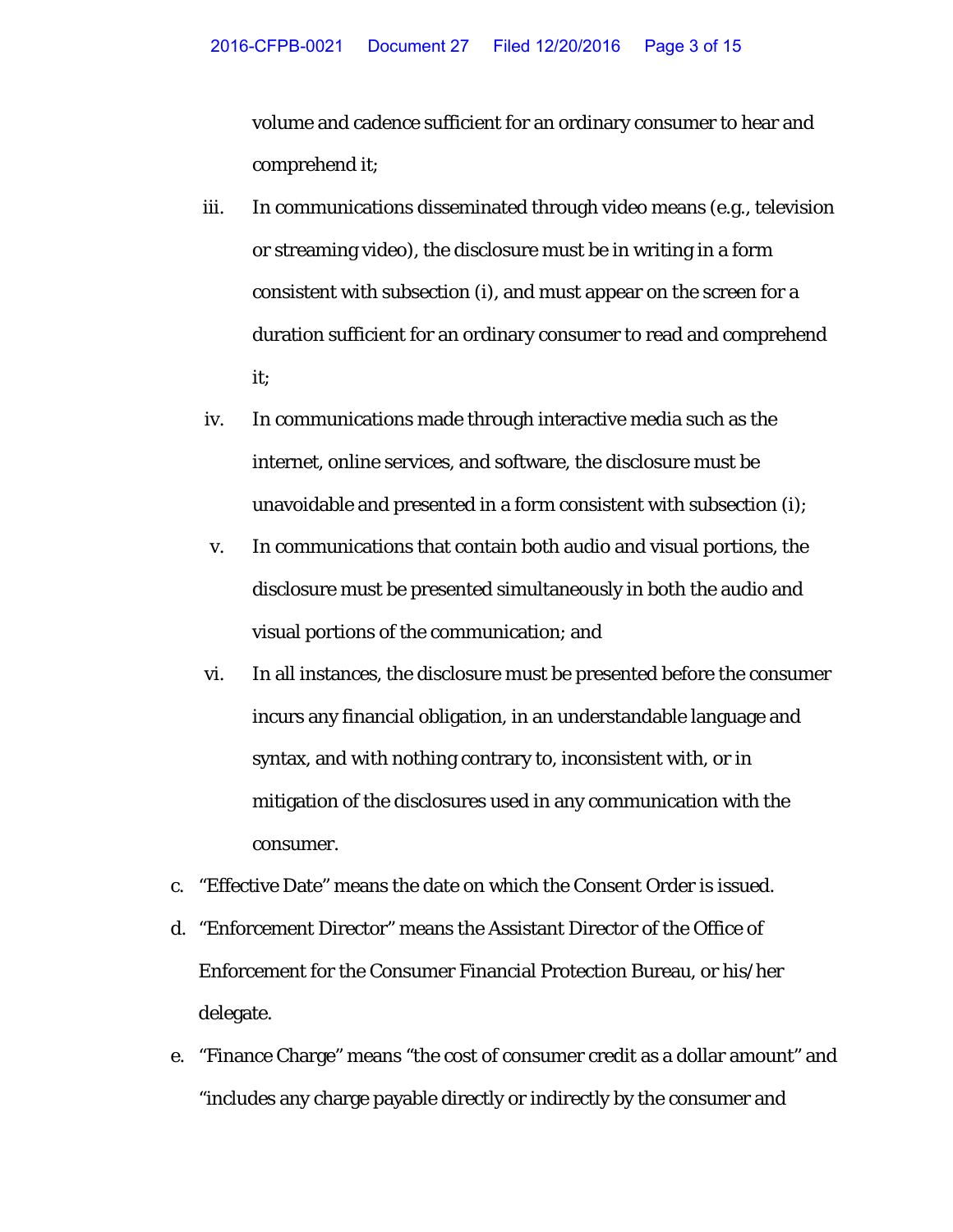imposed directly or indirectly by the creditor as an incident to or a condition of the extension of credit." 12 C.F.R. § 1026.4(a).

- f. "Related Consumer Action" means a private action by or on behalf of one or more consumers or an enforcement action by another governmental agency brought against Respondent based on substantially the same facts as described in Section IV of this Consent Order.
- g. "Relevant Period" includes the period from July 6, 2016 to September 21, 2016.
- h. "Respondent" means Presto Auto Loans, Inc. and its successors and assigns.
- i. "Service Provider" has the same meaning as defined by 12 U.S.C. § 5481(26).

# **IV Bureau Findings and Conclusions**

The Bureau finds the following:

- 4. Respondent is a corporation formed in Arizona in 2002.
- 5. Respondent is licensed as a sales finance company by the Arizona Department of Financial Institutions.
- 6. Respondent offers, and has been offering during all times relevant to this Consent Order, "closed-end credit" in the form of vehicle title loans to "consumers" as those terms are defined in Regulation Z, 12 C.F.R. § 1026.2(a)(10) & (11).
- 7. Respondent is a "person" within the meaning of TILA and Regulation Z because it is a corporation. 15 U.S.C. § 1602(e), 12 C.F.R. § 1026.2(a)(22).
- 8. Respondent is a "covered person" under the CFPA because it is a corporation that engages in offering and providing vehicle title loans, which are "consumer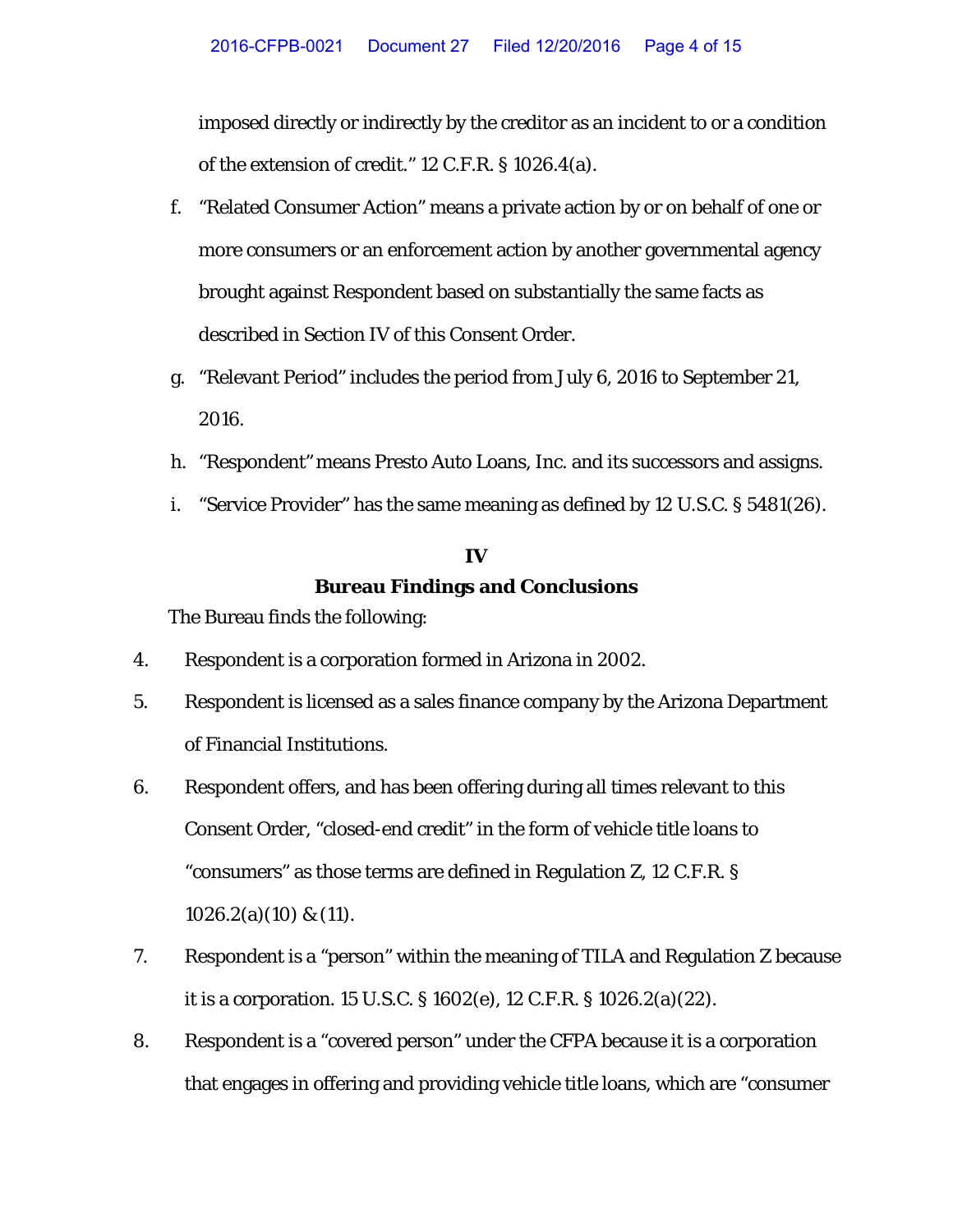financial products or services" under the CFPA. 12 U.S.C. § 5481(5), (6), 15(a)(i), (19).

- 9. Respondent markets its title loan services on the Internet at the address: http://prestoautoloans.com/.
- 10. On the home page of Respondent's website, in large letters, Respondent advertised "5% MPR TITLE LOANS ½ THE MAX LEGAL RATE."
- 11. Respondent's Internet advertisement constituted a commercial message in any medium that promotes, directly or indirectly, a credit transaction.
- 12. Respondent's Internet advertisement failed to disclose a corresponding annual percentage rate for the advertised monthly rates of finance. The advertisement also failed to use the term "annual percentage rate" or its common abbreviation "APR."
- 13. The advertisement was displayed continuously on Respondent's website throughout the Relevant Period.
- 14. ,On September 22, 2016, Respondent changed its advertisement to include the correct disclosure, after being served with the Notice of Charges.
- 15. Respondent's failure to express its finance charge as an annual percentage rate on its Internet advertisement is in violation of TILA and Regulation Z, which require that when an advertisement for closed end credit "states a rate of finance charge, it shall state the rate as an 'annual percentage rate,' using that term." 12 C.F.R. § 1026.24(c); *see also* 15 U.S.C. § 1664(c).
- 16. Respondent's failure to comply with the advertising requirements of TILA and Regulation Z constitutes a violation of section  $1036(a)(1)(A)$  of the CFPA, 12 U.S.C.  $\S 5536(a)(1)(A)$ .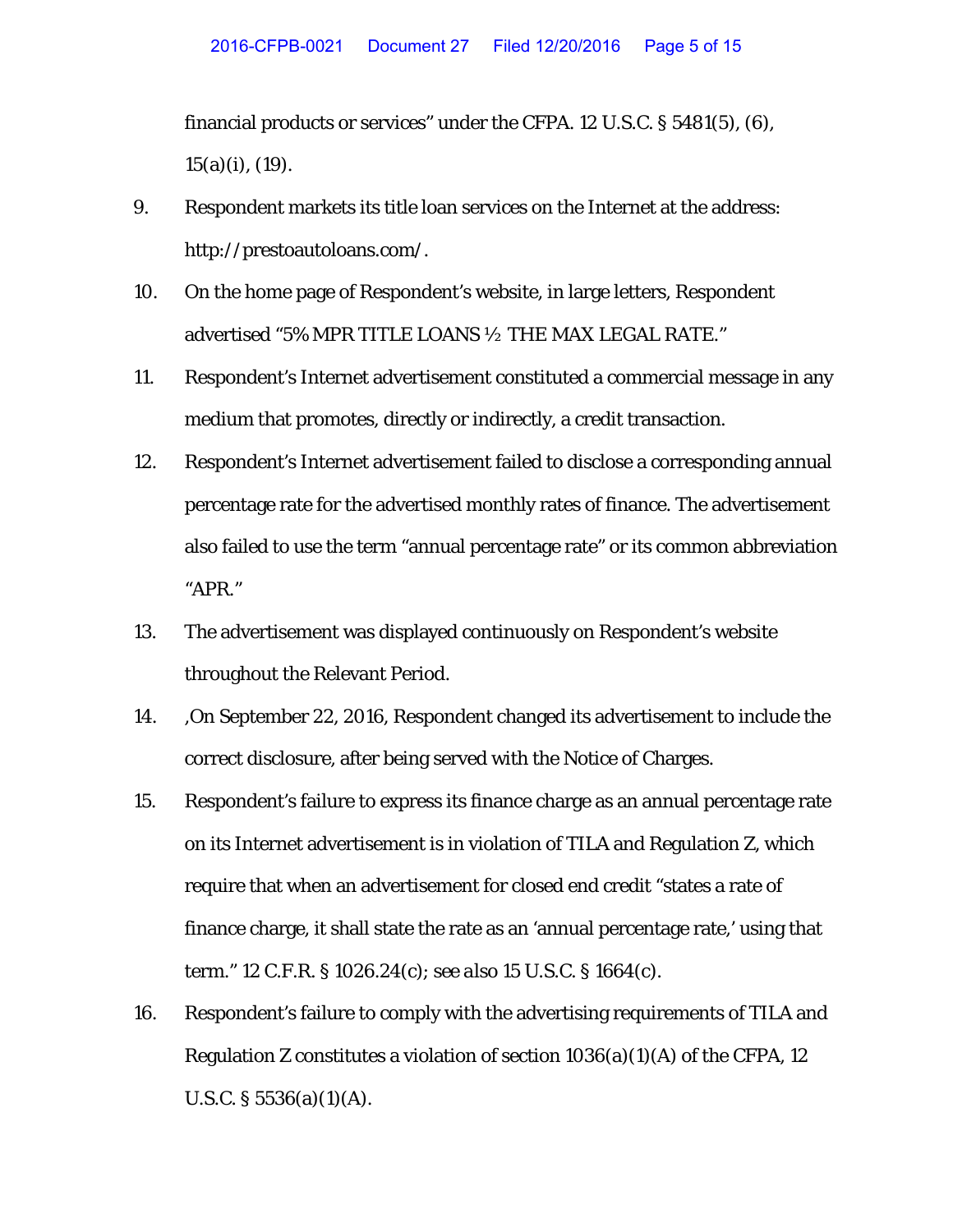#### **ORDER**

## **V Conduct Provisions**

**IT IS ORDERED**, under sections 1053 and 1055 of the CFPA, that:

- 17. Respondent and its members, officers, agents, servants, employees, and attorneys who have actual notice of this Consent Order*,* whether acting directly or indirectly, may not violate section 144(c) of TILA, 15 U.S.C. § 1664(c), TILA's implementing Regulation Z, 12 C.F.R. § 1026.24(c), or section 1036(a)(1)(A) of the CFPA, 12 U.S.C. § 5536(a)(1)(A). Respondent and its members, officers, agents, servants, employees, and attorneys who have actual notice of this Consent Order, whether acting directly or indirectly, shall permanently cease and desist from advertising a rate of a finance charge other than an annual percentage rate unless it is a simple annual rate or periodic rate that is applied to an unpaid balance stated in conjunction with, but not more conspicuously than, the annual percentage rate in accordance with TILA and Regulation Z. 12 C.F.R. § 1026.24(c); *see also* 15 U.S.C. § 1664(c).
- 18. Respondent and its members, officers, agents, servants, employees, and attorneys who have actual notice of this Consent Order*,* whether acting directly or indirectly, may not violate any other provisions of TILA, 15 U.S.C. §§ 1601 *et seq.*, or its implementing Regulation Z, 12 C.F.R. pt. 1026.

# **VI Compliance Plan**

19. Within 30 days of the Effective Date, Respondent must submit to the Enforcement Director for review and determination of non-objection a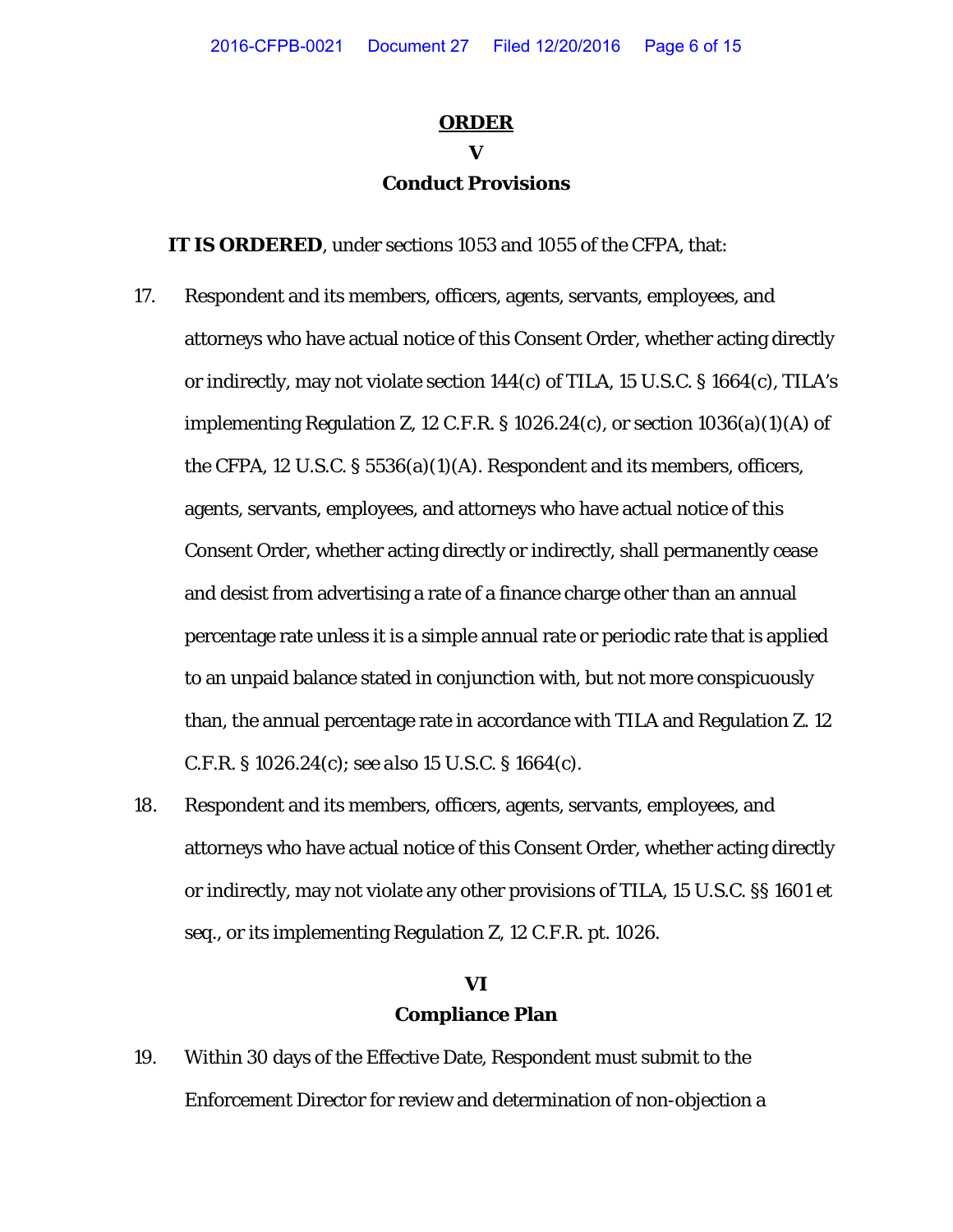comprehensive compliance plan designed to ensure that Respondent's title lending practices comply with all applicable Federal consumer financial laws and the terms of this Consent Order (Compliance Plan). The Compliance Plan must include, at a minimum:

- a. Detailed steps for addressing each action required by this Consent Order; and
- b. Specific timeframes and deadlines for implementation of those steps.
- 20. The Enforcement Director will have the discretion to make a determination of non-objection to the Compliance Plan or direct Respondent to revise it. If the Enforcement Director directs Respondent to revise the Compliance Plan, Respondent must make the revisions and resubmit the Compliance Plan to the Enforcement Director within 30 days.
- 21. After receiving notification that the Enforcement Director has made a determination of non-objection to the Compliance Plan, Respondent must implement and adhere to the steps, requirements, deadlines, and timeframes outlined in the Compliance Plan.

### **VII Order to Pay Civil Money Penalties**

#### **IT IS FURTHER ORDERED** that:

22. Under section 1055(c) of the CFPA, 12 U.S.C. § 5565(c), by reason of the violations of law described in Section IV of this Consent Order, and taking into account the factors in 12 U.S.C. § 5565(c)(3), Respondent must pay a civil money penalty of \$125,000 to the Bureau.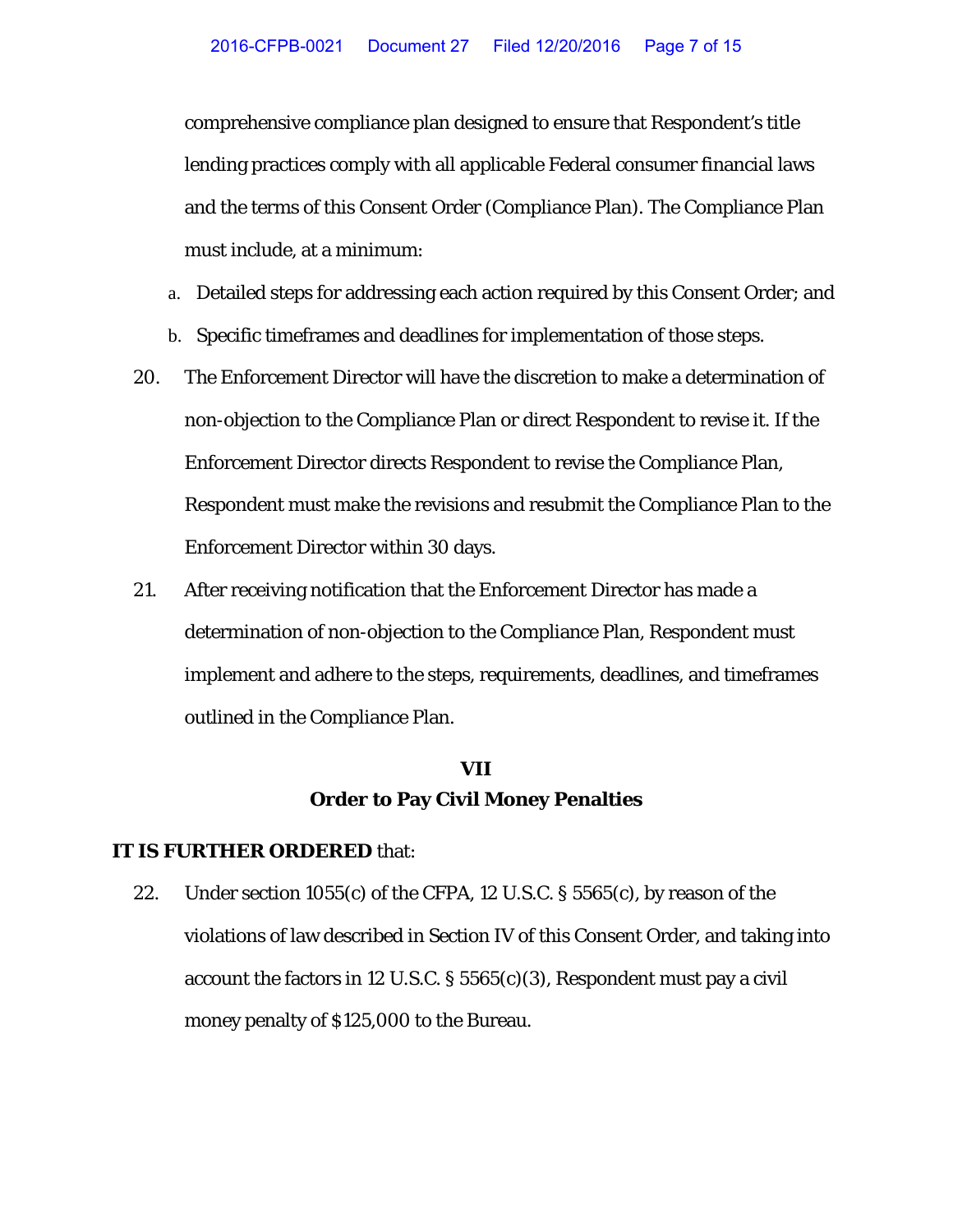- 23. Within 10 days of the Effective Date, Respondent must pay the civil money penalty by wire transfer to the Bureau or to the Bureau's agent in compliance with the Bureau's wiring instructions.
- 24. The civil money penalty paid under this Consent Order will be deposited in the Civil Penalty Fund of the Bureau as required by section 1017(d) of the CFPA, 12 U.S.C. § 5497(d).
- 25. Respondent must treat the civil money penalty paid under this Consent Order as a penalty paid to the government for all purposes. Regardless of how the Bureau ultimately uses those funds, Respondent may not:
	- a. Claim, assert, or apply for a tax deduction, tax credit, or any other tax benefit for any civil money penalty paid under this Consent Order; or
	- b. Seek or accept, directly or indirectly, reimbursement or indemnification from any source, including but not limited to payment made under any insurance policy, with regard to any civil money penalty paid under this Consent Order.
- 26. To preserve the deterrent effect of the civil money penalty in any Related Consumer Action, Respondent may not argue that Respondent is entitled to, nor may Respondent benefit by, any offset or reduction of any compensatory monetary remedies imposed in the Related Consumer Action because of the civil money penalty paid in this action (Penalty Offset). If the court in any Related Consumer Action grants such a Penalty Offset, Respondent must, within 30 days after entry of a final order granting the Penalty Offset, notify the Bureau, and pay the amount of the Penalty Offset to the U.S. Treasury. Such a payment will not be considered an additional civil money penalty and will not change the amount of the civil money penalty imposed in this action.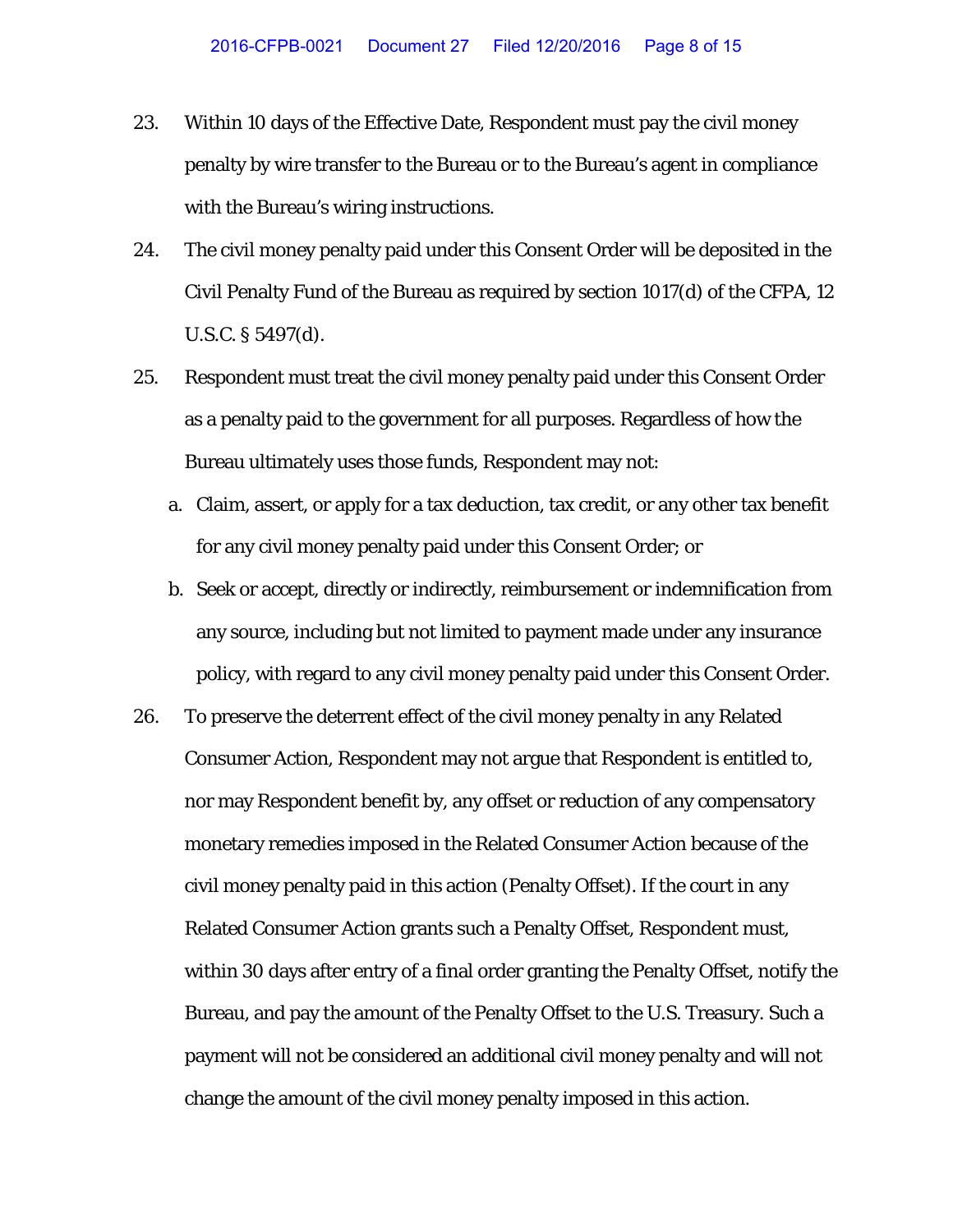- 27. In the event of any default on Respondent's obligations to make payment under this Consent Order, interest, computed under 28 U.S.C. § 1961, as amended, will accrue on any outstanding amounts not paid from the date of default to the date of payment, and will immediately become due and payable.
- 28. Respondent must relinquish all dominion, control, and title to the funds paid to the fullest extent permitted by law and no part of the funds may be returned to Respondent.
- 29. Under 31 U.S.C. § 7701, Respondent, unless it already has done so, must furnish to the Bureau its taxpayer identifying numbers, which may be used for purposes of collecting and reporting on any delinquent amount arising out of this Consent Order.
- 30. Within 30 days of the entry of a final judgment, consent order, or settlement in a Related Consumer Action, Respondent must notify the Enforcement Director of the final judgment, consent order, or settlement in writing. That notification must indicate the amount of redress, if any, that Respondent paid or is required to pay to consumers and describe the consumers or classes of consumers to whom that redress has been or will be paid.

### **VIII Reporting Requirements**

#### **IT IS FURTHER ORDERED** that:

31. Respondent must notify the Bureau of any development that may affect compliance obligations arising under this Consent Order, including but not limited to, a dissolution, assignment, sale, merger, or other action that would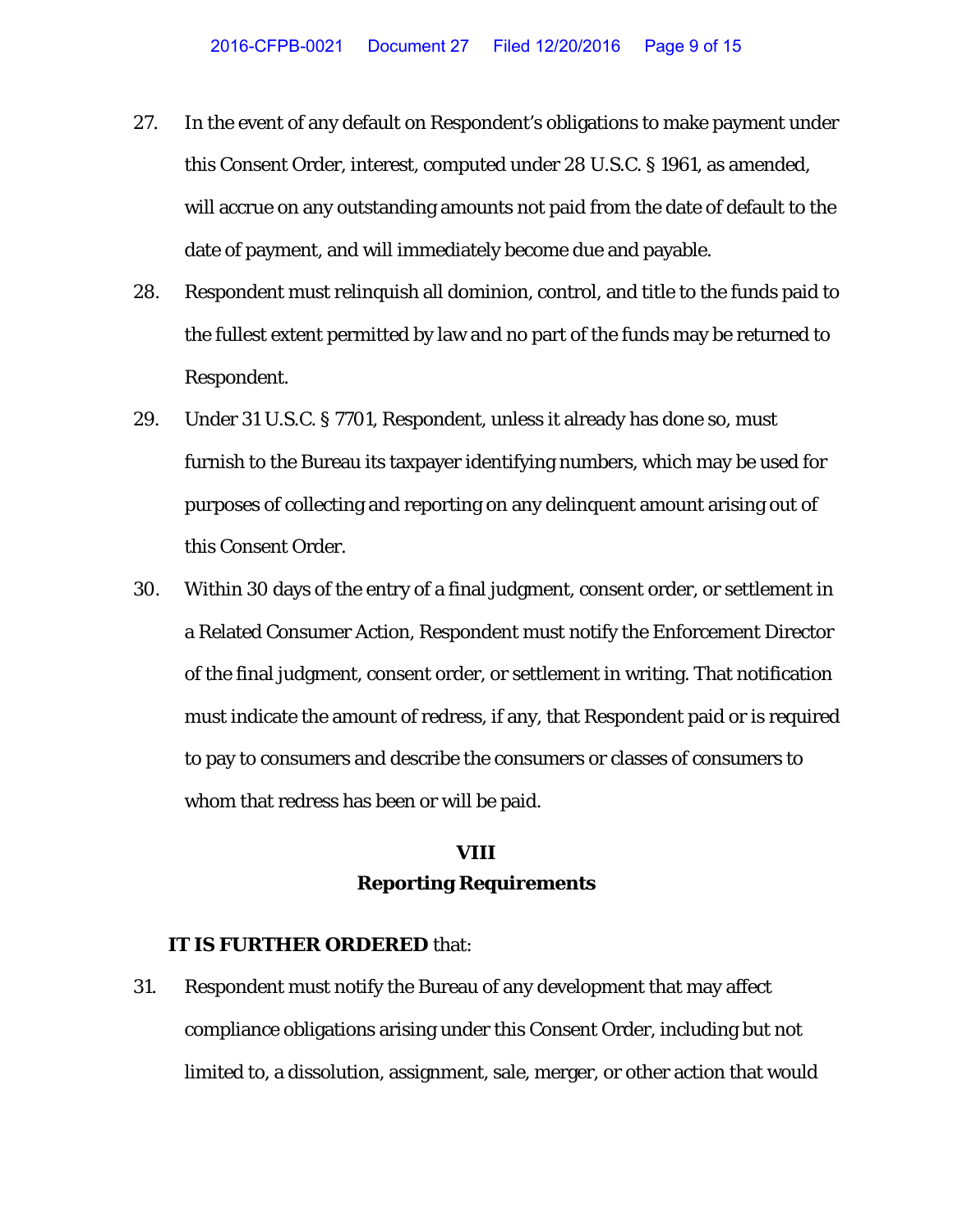result in the emergence of a successor company; the creation or dissolution of a subsidiary, parent, or affiliate that engages in any acts or practices subject to this Consent Order; the filing of any bankruptcy or insolvency proceeding by or against Respondent; or a change in Respondent's name or address. Respondent must provide this notice, if practicable, at least 30 days before the development, but in any case no later than 14 days after the development.

- 32. Within 7 days of the Effective Date, Respondent must designate at least one telephone number and email, physical, and postal address as points of contact, which the Bureau may use to communicate with Respondent;
- 33. Respondent must report any change in the information required to be submitted under Paragraph 31 at least 30 days before the change or as soon as practicable after the learning about the change, whichever is sooner.
- 34. Within 90 days of the Effective Date, and again one year after the Effective Date, Respondent must submit to the Enforcement Director an accurate written compliance progress report (Compliance Report), which, at a minimum:
	- a. Describes in detail the manner and form in which Respondent has complied with this Consent Order; and
	- b. Attaches a copy of each Order Acknowledgment obtained under Section IX, unless previously submitted to the Bureau.

# **IX Order Distribution and Acknowledgment**

#### **IT IS FURTHER ORDERED** that,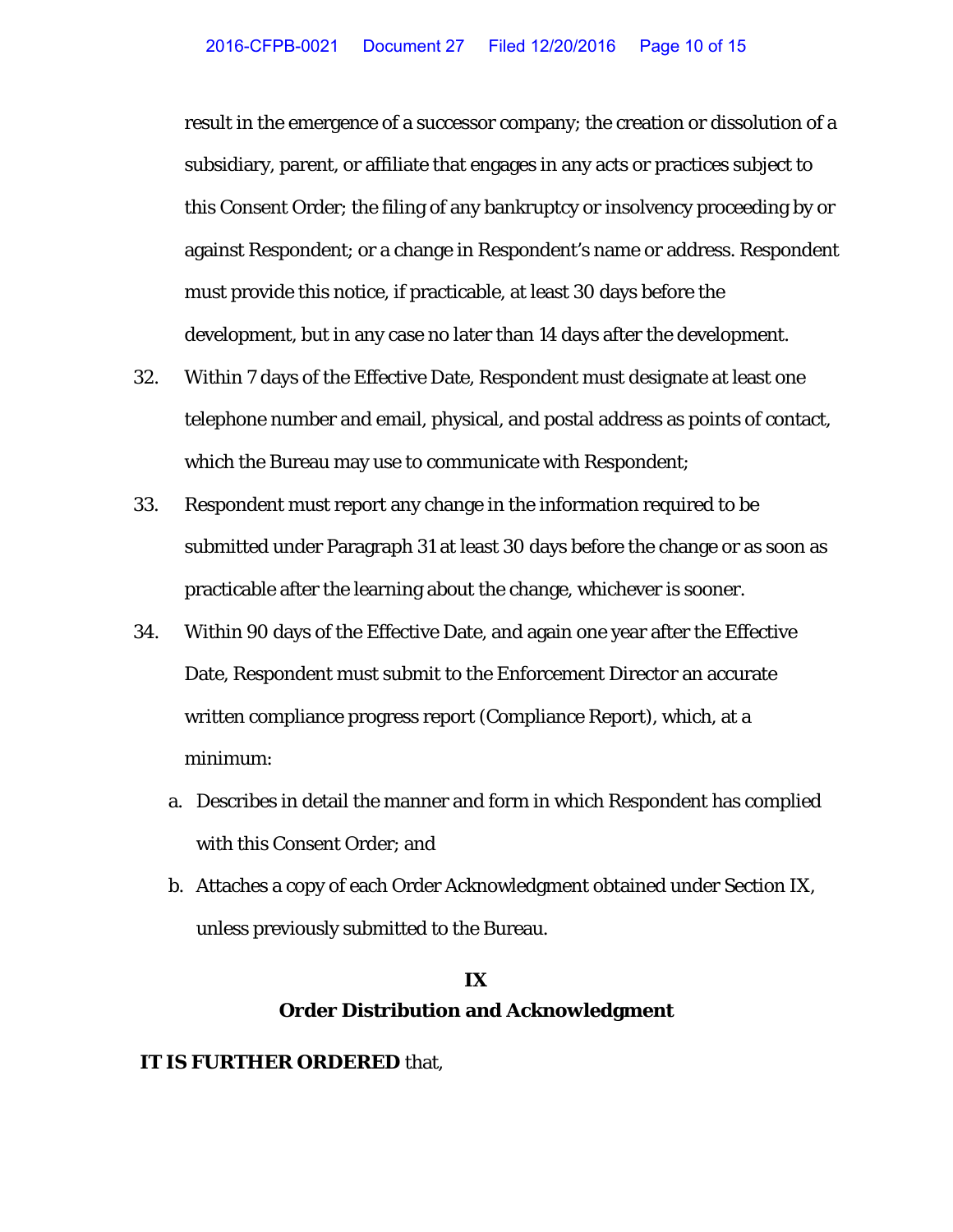- 35. Within 30 days of the Effective Date, Respondent must deliver a copy of this Consent Order to each of its members and executive officers, as well as to any managers, employees, Service Providers, or other agents and representatives who have responsibilities related to the subject matter of the Consent Order.
- 36. For 5 years from the Effective Date, Respondent must deliver a copy of this Consent Order to any business entity resulting from any change in structure referred to in Section VIII, any future members and executive officers, as well as to any managers, employees, Service Providers, or other agents and representatives who will have responsibilities related to the subject matter of the Consent Order before they assume their responsibilities.
- 37. Respondent must secure a signed and dated statement acknowledging receipt of a copy of this Consent Order, ensuring that any electronic signatures comply with the requirements of the E-Sign Act, 15 U.S.C. § 7001 *et seq.*, within 30 days of delivery, from all persons receiving a copy of this Consent Order under this Section.

#### **X Notices**

#### **IT IS FURTHER ORDERED** that:

- 38. Unless otherwise directed in writing by the Bureau, Respondent must provide all submissions, requests, communications, or other documents relating to this Consent Order in writing, with the subject line, "*In re Presto Auto Loans, Inc.* File No. 2016-CFPB-0021," and send them either:
	- a. By overnight courier (not the U.S. Postal Service), as follows: Assistant Director for Enforcement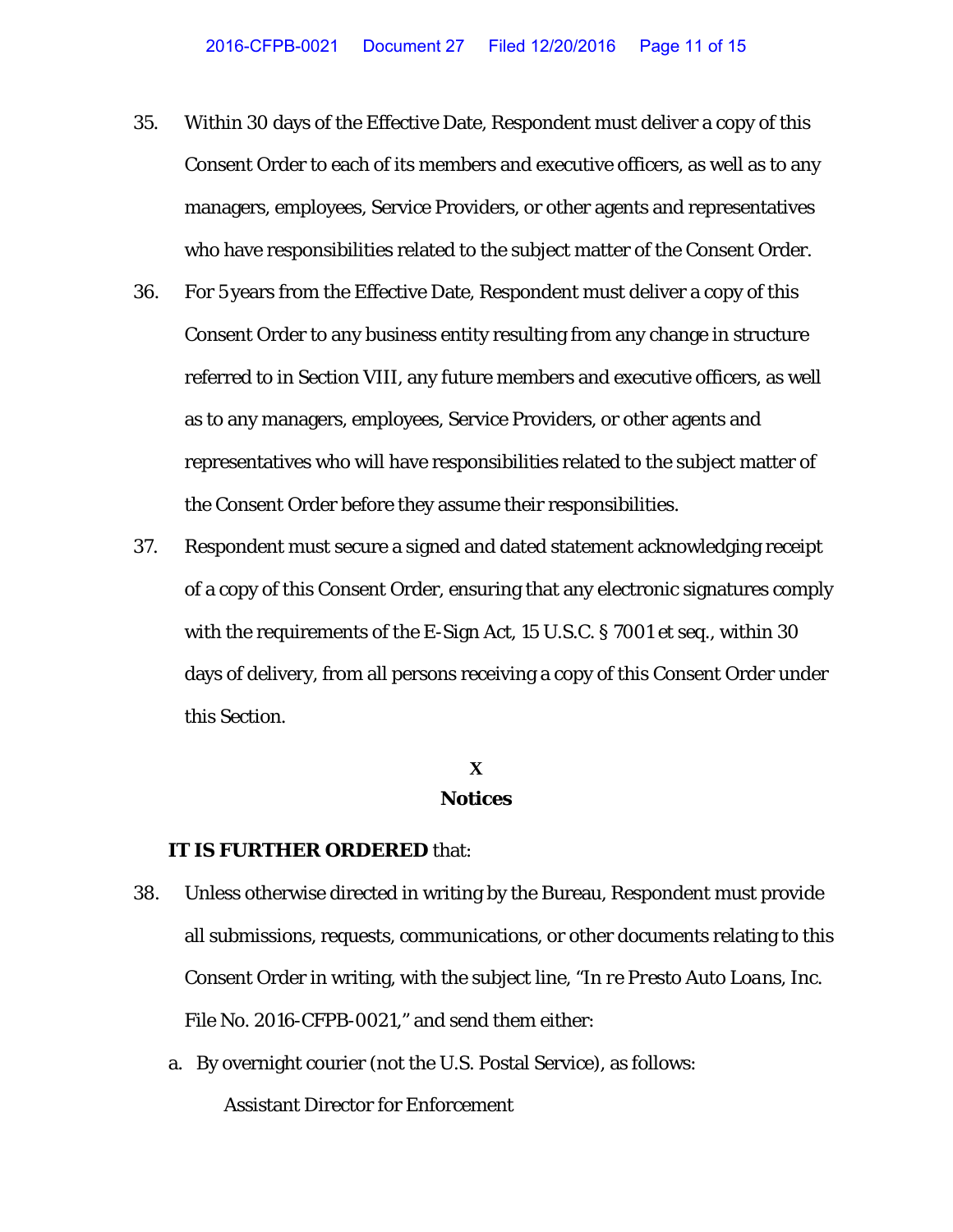Consumer Financial Protection Bureau ATTENTION: Office of Enforcement 1625 Eye Street, N.W. Washington D.C. 20006; or

b. By first-class mail to the below address and contemporaneously by email

to **Enforcement** Compliance@cfpb.gov:

Assistant Director for Enforcement Consumer Financial Protection Bureau ATTENTION: Office of Enforcement 1700 G Street, N.W. Washington D.C. 20552

# **XI Compliance Monitoring**

**IT IS FURTHER ORDERED** that, to monitor Respondent's compliance with this Consent Order:

- 39. Within 14 days of receipt of a written request from the Bureau, Respondent must submit additional Compliance Reports or other requested information, which must be made under penalty of perjury; provide sworn testimony; or produce documents.
- 40. For purposes of this Section, the Bureau may communicate directly with Respondent, unless Respondent retains counsel related to these communications.
- 41. Nothing in this Consent Order will limit the Bureau's lawful use of civil investigative demands under 12 C.F.R. § 1080.6 or other compulsory process.

# **XII Modifications to Non-Material Requirements**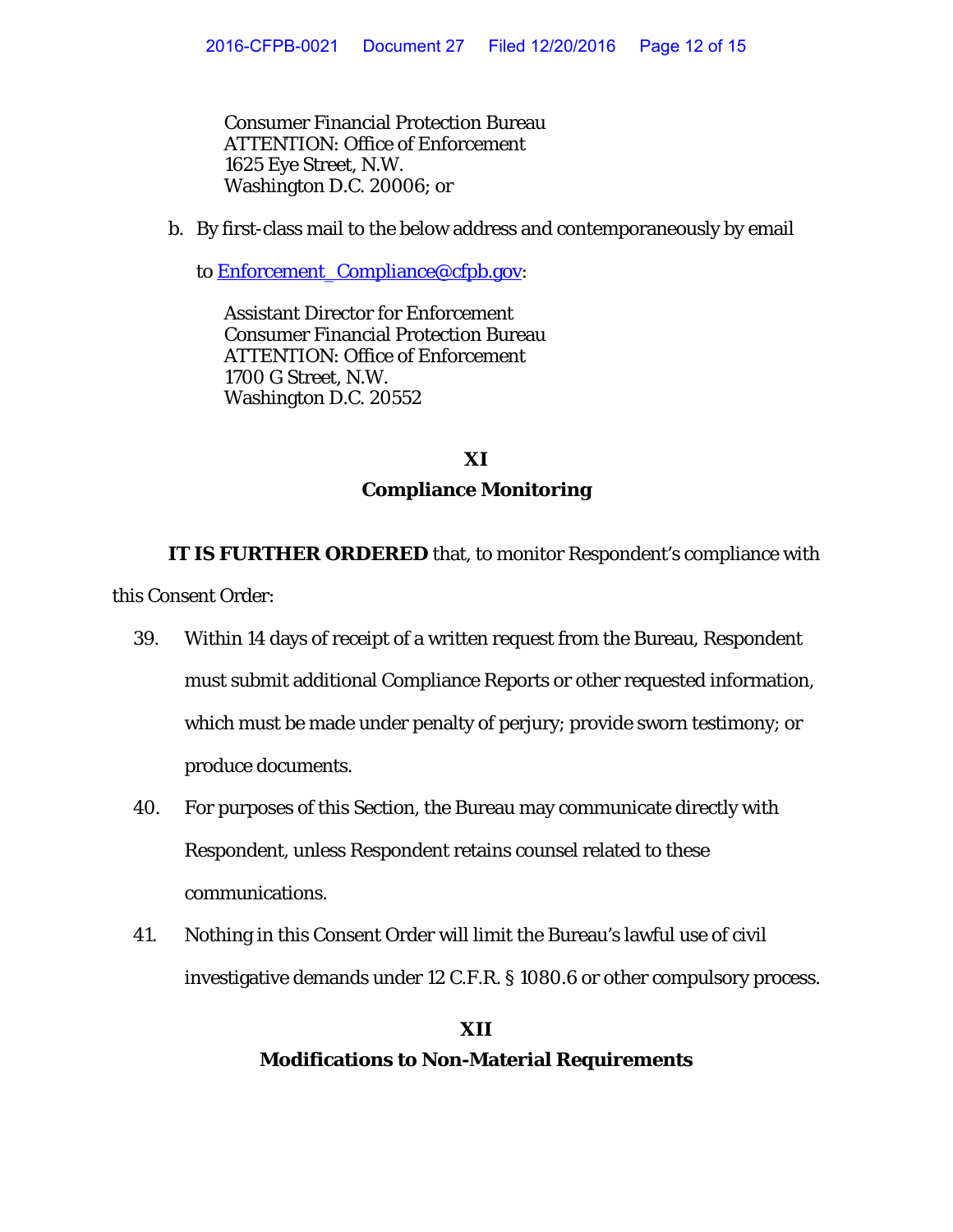#### **IT IS FURTHER ORDERED** that:

- 42. Respondent may seek a modification to non-material requirements of this Consent Order (*e.g*., reasonable extensions of time and changes to reporting requirements) by submitting a written request to the Enforcement Director.
- 43. The Enforcement Director may, in his/her discretion, modify any non-material requirements of this Consent Order (*e.g*., reasonable extensions of time and changes to reporting requirements) if he/she determines good cause justifies the modification. Any such modification by the Enforcement Director must be in writing.

# **XIII Administrative Provisions**

- 44. The provisions of this Consent Order do not bar, estop, or otherwise prevent the Bureau, or any other governmental agency, from taking any other action against Respondent, except as described in Paragraph 45.
- 45. The Bureau releases and discharges Respondent from all potential liability for law violations that the Bureau has or might have asserted based on the practices described in Section IV of this Consent Order, to the extent such practices occurred before the Effective Date and the Bureau knows about them as of the Effective Date. The Bureau may use the practices described in this Consent Order in future enforcement actions against Respondent and its affiliates, including, without limitation, to establish a pattern or practice of violations or the continuation of a pattern or practice of violations or to calculate the amount of any penalty. This release does not preclude or affect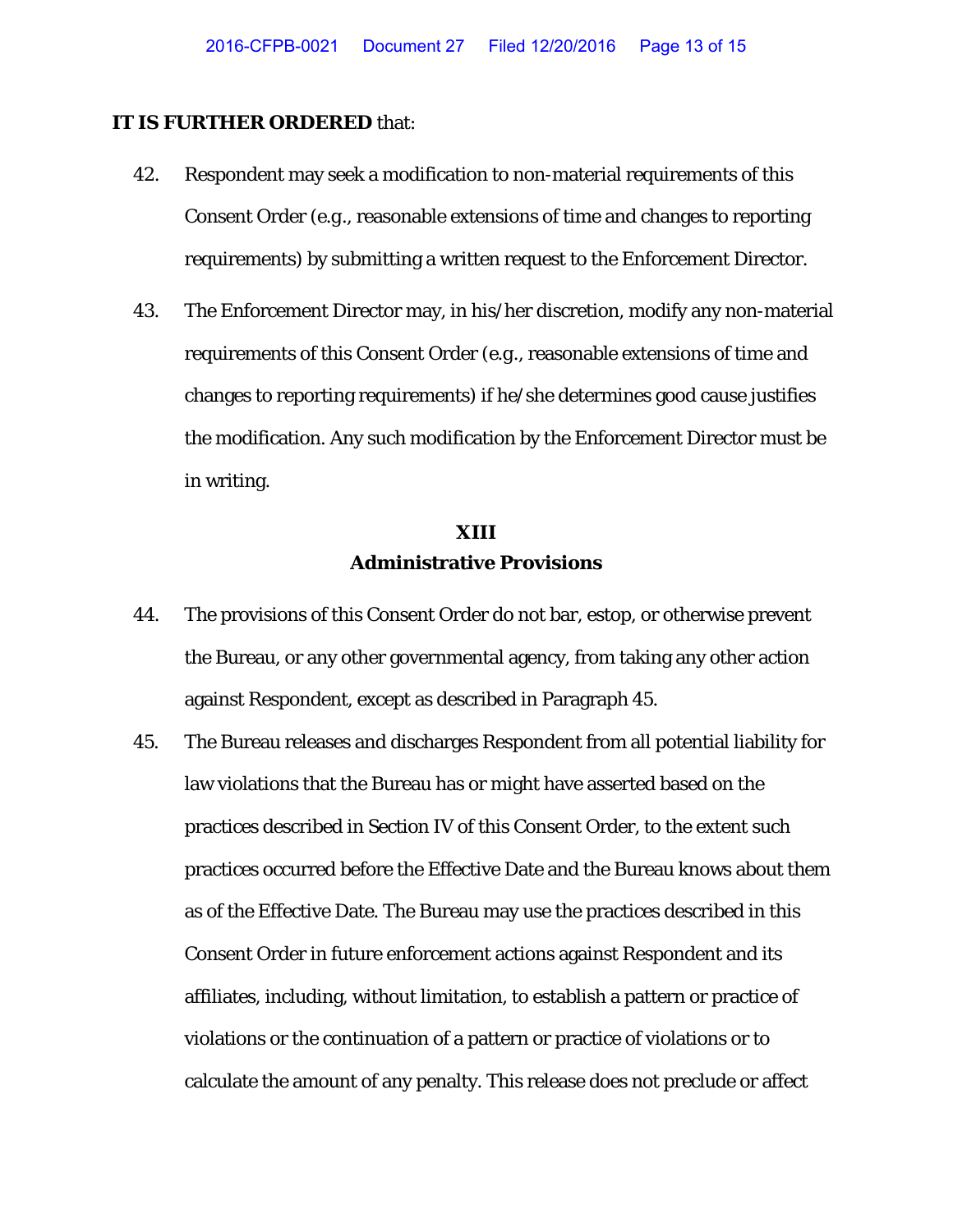any right of the Bureau to determine and ensure compliance with the Consent Order, or to seek penalties for any violations of the Consent Order.

- 46. All pending motions are hereby denied as moot.
- 47. This Consent Order is intended to be, and will be construed as, a final Consent Order issued under section 1053 of the CFPA, 12 U.S.C. § 5563, and expressly does not form, and may not be construed to form, a contract binding the Bureau or the United States.
- 48. This Consent Order will terminate 5 years from the Effective Date or 5 years from the most recent date that the Bureau initiates an action alleging any violation of the Consent Order by Respondent. If such action is dismissed or the relevant adjudicative body rules that Respondent did not violate any provision of the Consent Order, and the dismissal or ruling is either not appealed or upheld on appeal, then the Consent Order will terminate as though the action had never been filed. The Consent Order will remain effective and enforceable until such time, except to the extent that any provisions of this Consent Order have been amended, suspended, waived, or terminated in writing by the Bureau or its designated agent.
- 49. Calculation of time limitations will run from the Effective Date and be based on calendar days, unless otherwise noted.
- 50. Should Respondent seek to transfer or assign all or part of its operations that are subject to this Consent Order, Respondent must, as a condition of sale, obtain the written agreement of the transferee or assignee to comply with all applicable provisions of this Consent Order.